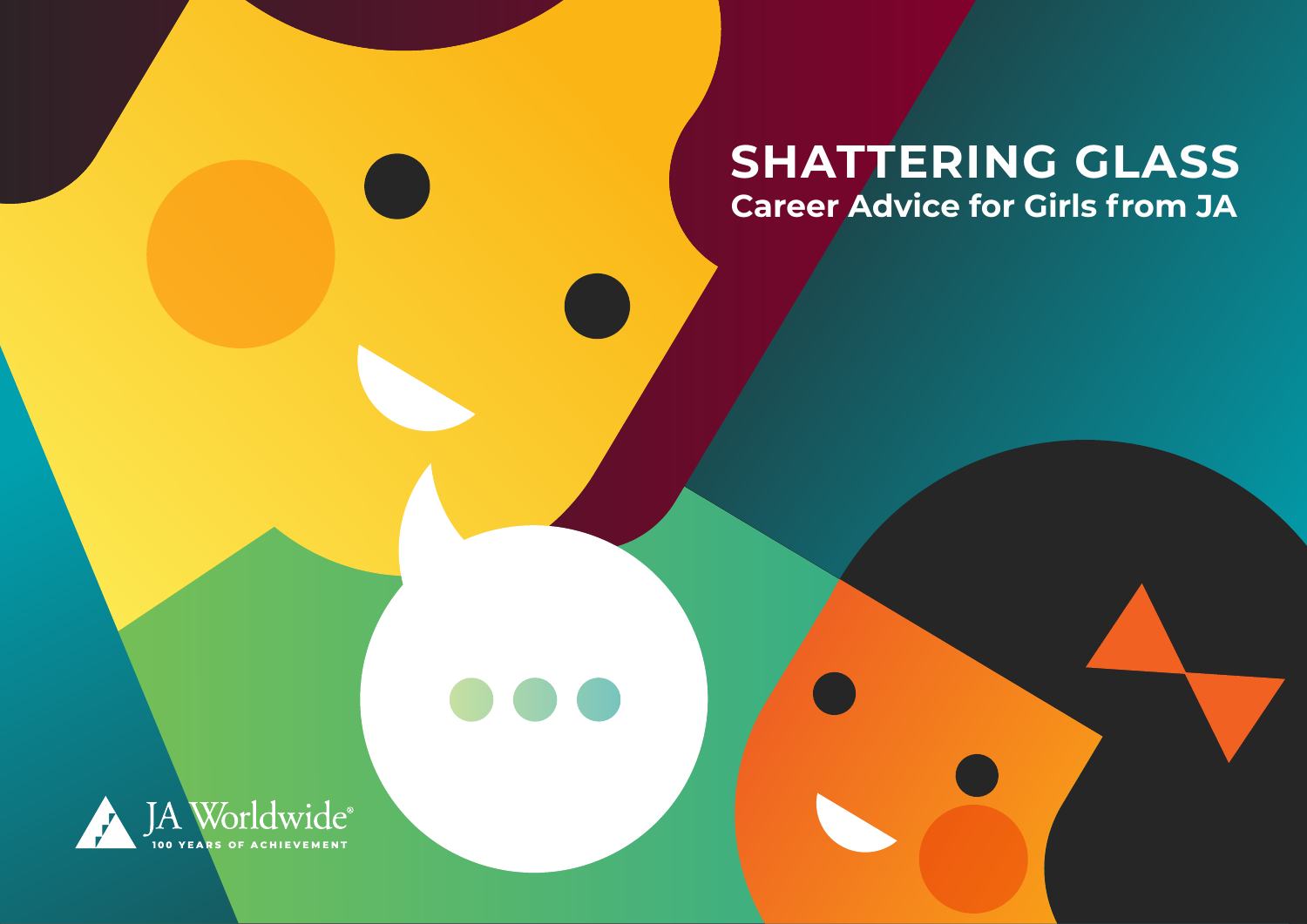**f** There are lessons to learn at every stage of your career. career.

A meaningful and purposeful life is about **"** making a series of small decisions in the right direction. Therefore, be careful to weigh each decision, considering whether it gets you closer to your goal or takes you away from it. Surround yourself with good people, persevere, and you will get to your destination.

The morning sets the tone of your day. A routine can boost positive attitude and productivity.

**"**

#### **AKOSUA ESSUMAN**

Program Officer JA Africa

**ALICE CHOU**

Executive Director

JA China

#### **ALISON GOTTSCH-WALTON**

Manager, Global Program Operations JA Worldwide

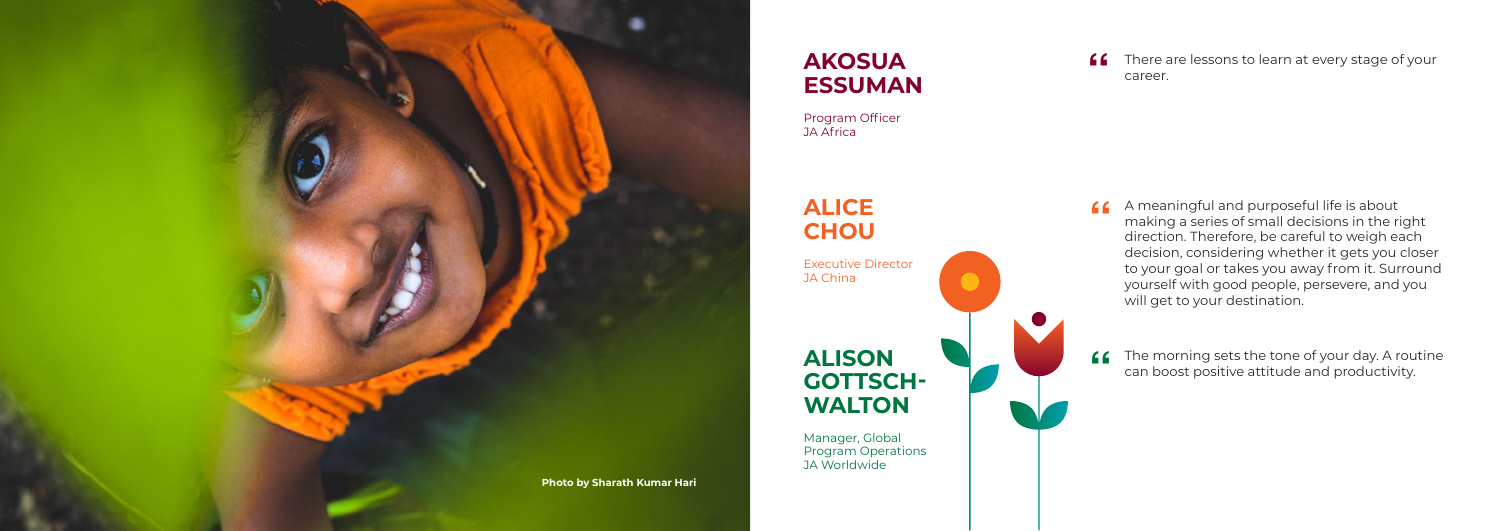#### **BRANDIE CONFORTI**

Global Chief Development Officer JA Worldwide

### **BRITTNEY WYNNYK**

Coordinator of Development JA Southern Alberta (Canada)

## **BRUNA GALLO**

Operations and Communication Manager JA Brazil

**f** Believe in yourself and your dreams. Approach<br>them with focus, hard work, and determinatior<br>When something unexpected happens, know them with focus, hard work, and determination. When something unexpected happens, know that everything happens for a reason, and you

Have as many experiences as possible. Experiences help you discover yourself. They will lead you to the best career choice based on your personality and talents.

**16** Nothing supplements your relationship with<br>yourself, both in your career and in life. Know<br>who you are, liking who you are, and remaini yourself, both in your career and in life. Knowing who you are, liking who you are, and remaining true to who you are is the north star that will guide you to success and, just as importantly, happiness. Be kind, work hard, and know who you are!

You need to keep up with the times and get up-to-date knowledge. Don't be afraid to make mistakes. Set goals and achieve them with work **11** Be brave and support other women. We have to believe in ourselves and be brave to break the barries of gender inequality. Always remember believe in ourselves and be brave to break the barries of gender inequality. Always remember to do it for yourself and for the other women who are fighting with you for a better world.

and love.

Everyone tells you that you have to know what job you will be doing when you grow up—do not let that define who you will be. Start over as many times as you have to, because you can. Your life is your choice and yours only. It is okay to feel lost sometimes, but what matters is that you keep going, no matter what. **"**

are exactly where you are supposed to be.

**"**

**"**

#### **ANOUSHA DUVA PENTIAH-HURKHOO**

Program Manager JA Mascareignes

# **ANTIGONI**

## **KOMODIKI**

CEO JA Cyprus

#### **AYNA BAYRAMOVA**

Executive Director JA Turkmenistan

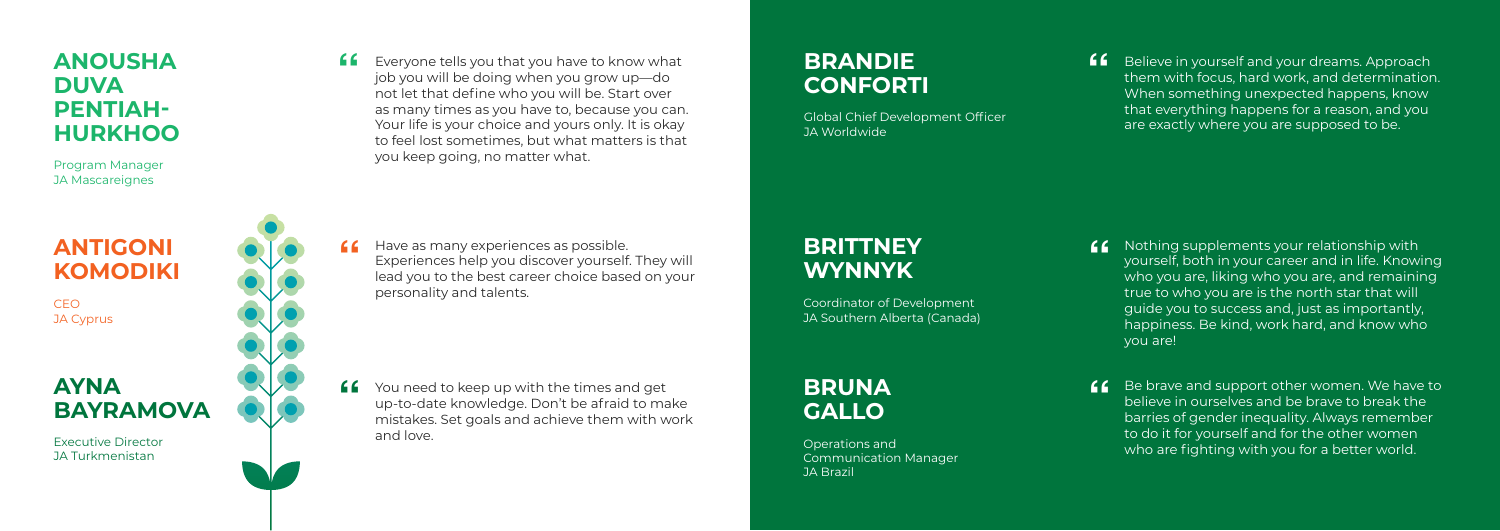$\mathbf{f}$  Seek out a mentor, and be a mentor to others. A mentor is someone willing to share their wisdom with you to help you achieve your goals. It's a relationship with someone who can advise you, celebrate you, and hold you accountable in a way that others may not. Having a mentor is invaluable; being a mentor to others is truly a gift!

As an entrepreneur, one of the biggest challenges you will face is decision-making. You cannot make progress without taking risks, and when you fail, get up and understand that failure is part of success. Wake up every day and follow your passion, your dream.

Your future is in your hands! You need to dream big, believe in yourself, and do everything you can with passion.

#### **CATHERINE MILONE**

President JA of New Jersey (USA)

#### **CLARETHA RADEGONDE**

Education and Training Officer JA Mascareignes

**DIANA** 

**FILIP**

**""**  $66$ 

Deputy CEO JA Europe

- Living somewhere else for some time gives huge perspective on where you come from and what's important to you. Whether you work or study or volunteer or just visit for a while, it will teach you so much and bring you opportunities that you may never have thought of. And learning a second language is a great way to take you into new worlds, connecting with new people and attitudes. An international mindset is what is behind so many great ideas, inventions, companies, and NGOs. **"**
- Never stop asking questions! Whether you've  $C<sub>c</sub>$ **""** come across an assignment that you're unclear about, a project that you'd like to be put on, or you want a raise or promotion, always ask. Asking questions helps to avoid mistakes and enables us to continue learning throughout our lives.
- "Can't" is not an option. Keep pushing forward to  $C<sub>c</sub>$ be your best self!

**"**

#### **CAROLINE JENNER**

Chief Operating Officer JA Worldwide

#### **CAROLYN NEVINS**

Senior Development Associate JA Worldwide

#### **CASEY PASH**

President and CEO Junior Achievement of Greater South Carolina (USA)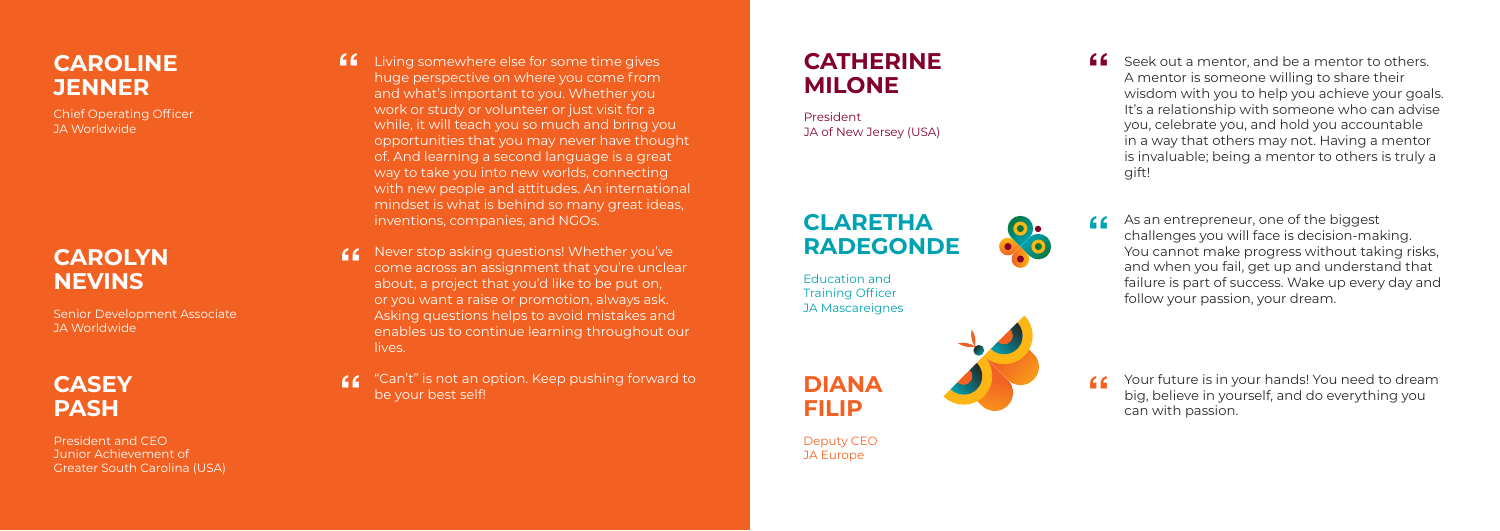**ff** Not every day will be a great day at work but<br>all days are learning days. On tough days, do<br>not give up but remember the lives that will all days are learning days. On tough days, do not give up but remember the lives that will be impacted through your work and give your very best. It pays to be positive!

To believe in yourself is visionary, for it is with power of conviction, hard work, and determination that you achieve beyond the norm and step into self-realization of success and satisfaction. Let passion drive you! **"**

Life will throw both challenges and opportunities your way. Never give up! Understand your aspirations and believe in your abilities. That way, even if people around you tell you that you can't do this or that, you will know not to give up, and you will keep trying until you achieve. **"**

**f** Be kind and empathetic, be fierce in your convictions, always explore the other side, challenge yourself daily. convictions, always explore the other side, and challenge yourself daily.

**11** Negotiate. Always.



#### **DIMA MASRI**

Regional Head of Marketing Communications INJAZ Al-Arab JA MENA

#### **DINU RAHEJA**

Executive Director tGELF (JA India)



#### **ELOHOR UDUBRAE**

Deputy Programs Manager JA Nigeria

No dream is too big to reach. Not sure about it? Don't let the fear of failure keep you from pursuing that dream. Give it a try, give it your best, make the most of each moment to achieve that dream.

# **"**

#### **ERIN MARTIN**

Director, Global Technology Services JA Worldwide

**ERIN SAWYER**

Vice President, People and Events JA Worldwide

#### **ESTHER AGBENLA**

Executive Assistant to the CEO JA Africa; Office Manager JA Nigeria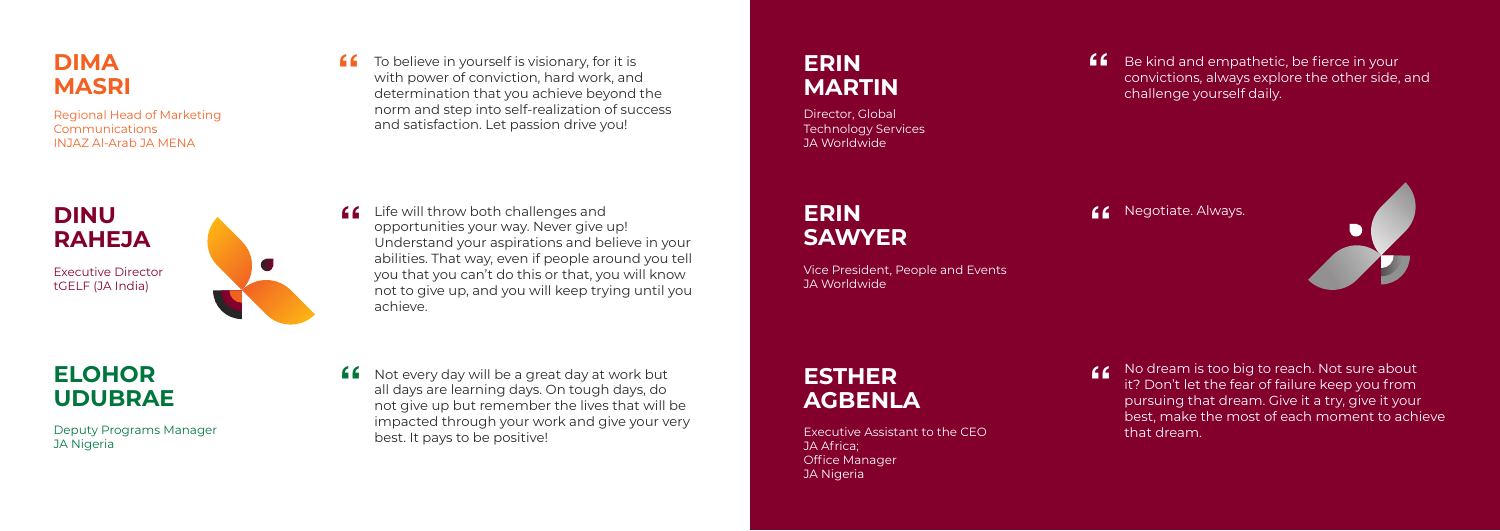

#### **FOLUSO GBADAMOSI**

Executive Director JA Nigeria

**CEO** INJAZ Bahrain

#### **HANA SARWANI**

**HAU YEE NG**

Executive Director JA Singapore

 $\bullet$   $\blacktriangledown$ 

**11** Your career is a journey that keeps evolving.<br>
Enjoy the journey and take any necessary<br>
detours required. Enjoy the journey and take any necessary detours required.

**11** Life is full of opportunities, all you need to do is believe in yourself and your inner strengths to dream, achieve, and succeed in all your life is believe in yourself and your inner strengths to dream, achieve, and succeed in all your life goals. You will learn. You will fail. You will fall. And you will rise.



**ff** Follow your passion, even if it changes. Stick with it. You can do it! with it. You can do it!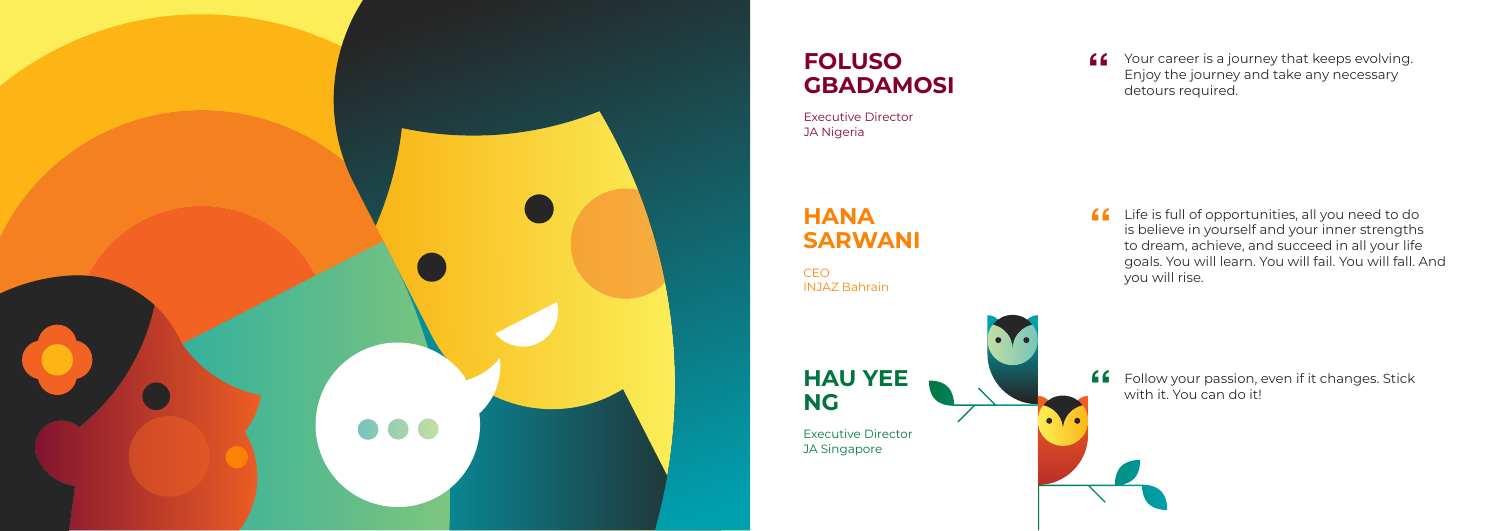#### **ILEANA LEYBA DE VILLEGAS**

Executive Director Junior Achievement Venezuela

#### **JUMANA ABDEL AZIZ**

Branding and Communications Specialist INJAZ Al-Arab JA MENA

#### **IRIS LAPINSKI**

Founder Apps for Good; **Consultant** JA Worldwide

#### **16** Whatever you do, do it with passion, humility, **TUMANA**<br>
and honesty. **ABDEL AZIZ** and honesty.

Learn to be happy with imperfection. You don't need to be perfect in any single role or harm yourself with unrealistic expectations and harsh judgments. **"** Learn to be happy with imperfection. You don't<br>
need to be perfect in any single role or harm<br>
yourself with unrealistic expectations and harsh<br> **"WAWASHIMA"** 

**KANAE** 

**KAWASHIMA**

Program Manager

JA Japan

#### **JĀNIS KRIEVĀNS**

CEO JA Latvia



## **KRISTINA VELKOVSKA DIAS**

CFO JA Europe  $\int$  If you want to discover an exciting career, get to know yourself first.

 $\left| \right|$  It is beautiful to have a dream, but it is wonderful to feel excited, motivated, and ownership over your personal choices. In whatever you study or work, feel joy. There is no good or bad choice—it is always your choice.

Your development in your career and professional life is not a linear process with certain or known steps. Do not be afraid to venture outward. Learn about things from different angles, and you'll gain a better picture than what you imagined.

Never limit yourself because of others' limited imagination. Your only limitations are those you set upon yourself. **" "**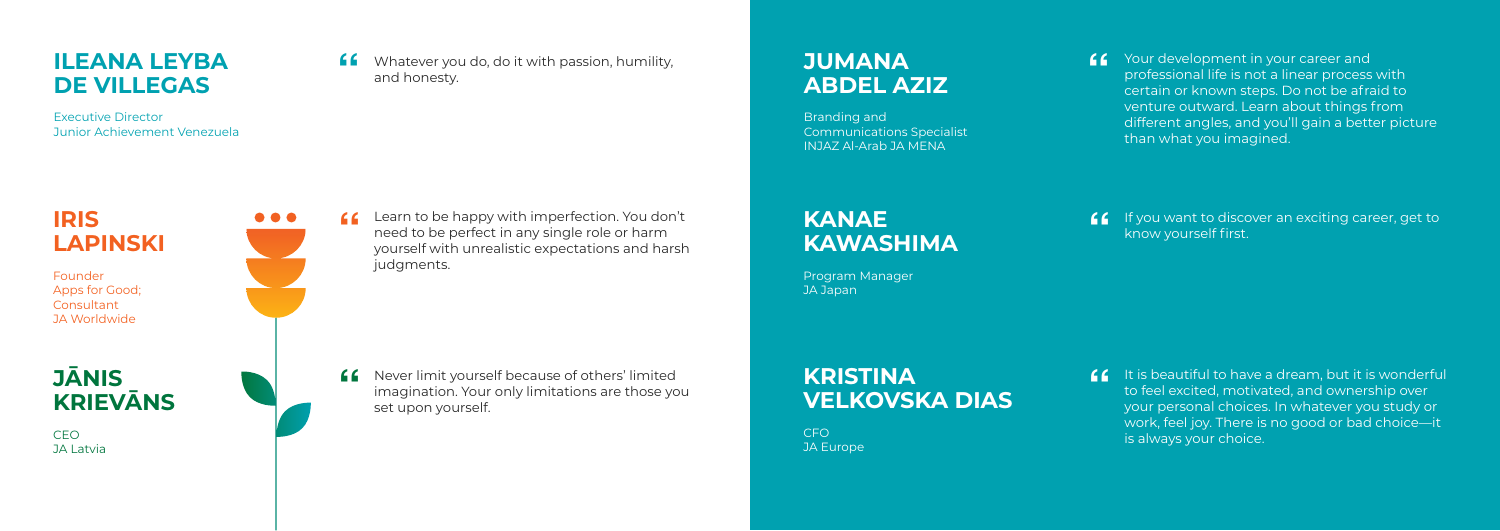#### **LORRIE NOGGLE**

Senior Writer/Editor JA Worldwide

#### **LAURA ROSSY**

Finance Assistant JA Europe

**LUCÍA** 

**DE ZAVALA**

CEO JA Spain

**CEO** JA Macedonia **MARI LAAKSO-SUUTARI**

Project Coordinator Nuori Yrittäjyys/Ung Företagsamhet (JA Finland)



**66** Don't be afraid to ask for something you want. The worst that can happen is that someone will say no, but the best thing that can happen is that your wish will be granted.

#### **LJUPKA PANCHEVSKA**

- Visualize your future, your professional career, once you are a grown up woman: Where do **11** Visualize your future, your professional career, **" All LORRIE**<br>
once you are a grown up woman: Where do<br>
you see yourself? Now, do it again but imagine **NOGGLE** this time that you are a man—would it be any different? If yes, work on removing the limiting beliefs that might stop you. If not, bravo for you—go for it, girl!
- If you can dream it, you can achieve it. Create your vision of what you want and get up each day believing it will be yours. **"** If you can dream it, you can achieve it. Create<br>
your vision of what you want and get up each<br>
day believing it will be yours.

Never set limits for yourself. Don't let someone else set limits for you, either. Think big and achieve whatever you set your mind to. Strive, work hard, help those in need, and enjoy the journey. With discipline and effort, you will achieve what you set out to do.

Never look in a mirror trying to find the you that might be perfect for others. Try to find the you The Markov who is smiling and satisfied with what you have **"WARI"**<br>
WARI Who is smiling and satisfied with what you have **LAAKSO-SUUTARI** achieved in your life and your career.

Expectations tend to come true: they fulfill themselves by guiding our conduct in pursuit of pleasing the crowd that set the expectations. Don't settle for giving other people what they have been raised to expect of you as a female, but allow the champion and the chief within you grow into its full potential.

#### **LENA YARIAN**

President Junior Achievement of Northern Indiana (USA)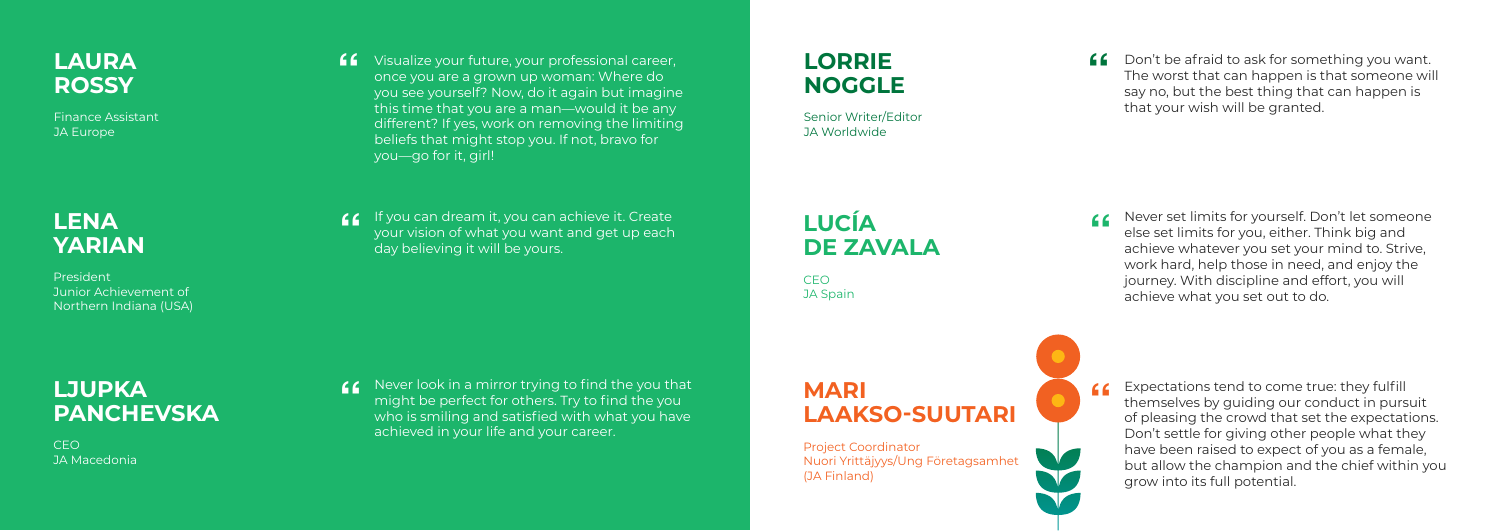#### **MILICA MARKOVIC**

**CEO** JA Austria

#### **NINA KUZNETSOVA**

Executive Director JA Russia

### **NOÉMIE DUSCHLETTA**

CEO Young Enterprise Switzerland

Project confidence in all that you do. Never second guess yourself, especially in a male-Gas Project confidence in all that you do. Never<br>
second guess yourself, especially in a male-<br>
dominated field. Your voice is important and is **"AUZNETSOVA"** just as valuable!

**Stop self-accusation if something doesn't** happen exactly as you expected. Instead, try to learn from it for your future development. **"** Stop self-accusation if something doesn't<br>
happen exactly as you expected. Instead, try to<br>
learn from it for your future development.

You need to be brave and curious to explore many areas on the way to achieving your goals and making your dreams come true. Think big, never stop learning, trust yourself, and be a good and reliable friend and partner. And never forget that entrepreneurial people see opportunities where other people see problems.



Your attitude is more powerful than you might think. Approaching anything with a positive attitude will more likely to have positive outcomes. Believe in the power of goodness, and have faith that everything will turn out as it should.

Always be courageous and curious, learn new things, and remember, you will get further when you leave your comfort zone.

**MARTHA** 

**CERVANTES**

Director of Operations

JA Mexico

## **MEGAN SIDDALL**

Program Manager Junior Achievement Southwestern Ontario (Canada)

**MIAO GUO**

Program Manager JA China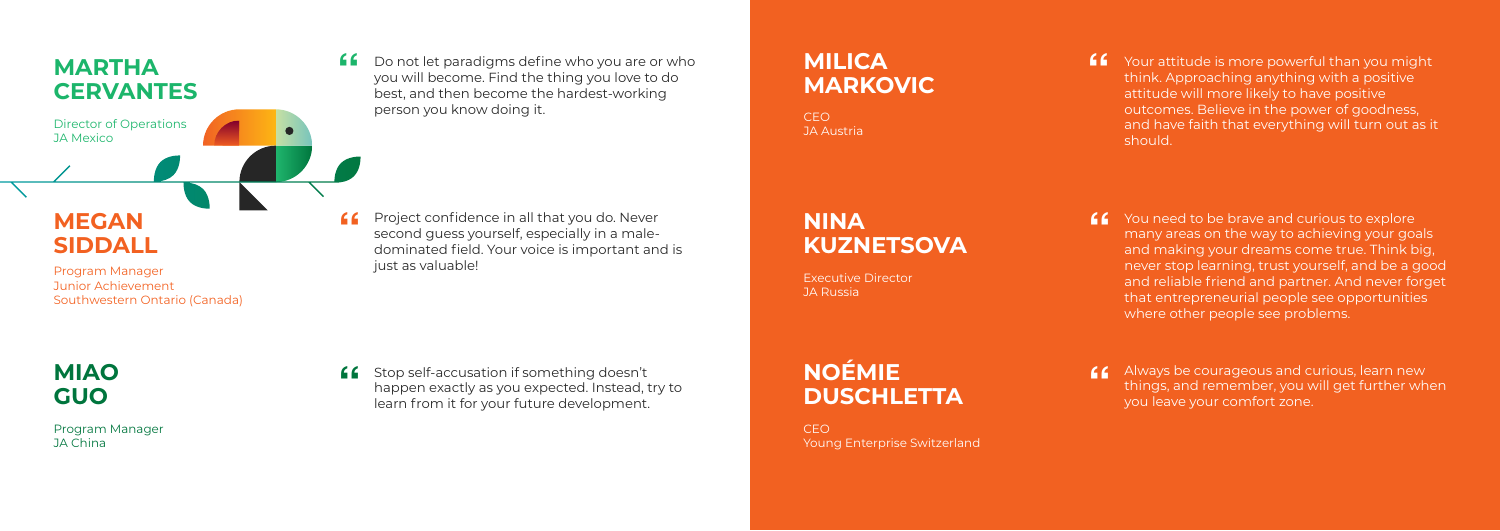**f** You did not come this far to only come this far.<br>Don't sell yourself short! You can do anything<br>you set your mind to. Don't sell yourself short! You can do anything you set your mind to.

Always remember, the butterfly finds its beautiful wings only after the caterpillar has gone through its darkest phase. Wherever you are and whatever you do, believe in yourself. Throughout your life and your career, believe you are strong and you will always be. Let your magic unfold! **"**

**f** Our future is never to be taken for granted,<br>
our decisions are ever evolving. Never stop<br>
dreaming, never consider a limitation! our decisions are ever evolving. Never stop dreaming, never consider a limitation!

You have to reclaim your economic and social power and exercise your active citizenship by reinforcing your roles as advocacy agents in the promotion of your rights. You shall start to carve your path in this changing world and make a footprint that will echo globally because you are a women of the future—our future. **"**

**RAZAN BASHITI**

CEO INJAZ UAE

**SAMAR DANI**

Executive Director INJAZ Lebanon

**SARAH RAPP**

Senior Manager Alumni and Campaigns JA Worldwide

Emotions, especially positive ones, are such powerful tools when used at work. So don't hold back, share your excitement, your pride, your passion for what you do. Put your heart into it and show it. It's contagious and it leads to great things.

Be brave. Be bold. Be resilient. Be who you are. Your journey is unique . . . never give up on your biggest dreams!

**"**



#### **ODUOLAYINKA OSUNLOYE**

Director of Marketing and Innovation JA Nigeria

**OORVASHI PANCHOO**

Program Coordinator JA Mascareignes

#### **RANIA KUTTENEH**

General Manager INJAZ Palestine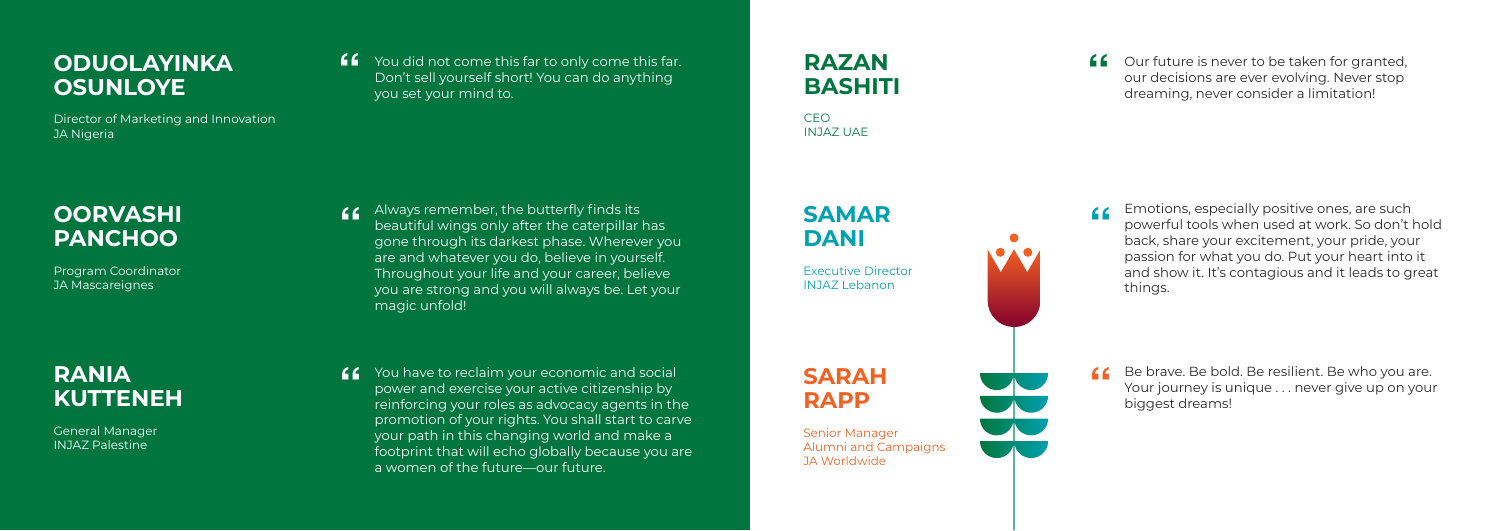#### **SENA GOKA**

Regional Grants and Programs Director JA Africa

> **CEO** JA Mexico

#### **SHARON DAVIES**

CEO Young Enterprise UK

**SILVIA** 

**CEO** JA Africa

**NOVOA**

#### **SHANTHI KANTHASWAMY**

Executive Director JA Malaysia

## **SIMI NWOGUGU**

**11** Success is not a matter of gender but a matter of believing in yourself and being persistent an resilient. Reinvent yourself as needed. Learn of believing in yourself and being persistent and resilient. Reinvent yourself as needed. Learn continuously.

Do not let your work define you as a person. Bring your greatest joy, deepest passion, total commitment, and strongest values to the work you do. Let the best of you define your work. Soon you will evolve, the work will evolve, and you will find that more opportunities will unfold. Ultimately, you will find the joy!

In a world where there is constant pressure to fit<br>in, go with what's popular, and do what others<br>approve of, it is increasingly harder to follow your in, go with what's popular, and do what others approve of, it is increasingly harder to follow your own path. But the people who are happiest and most successful are those who have stayed true to who they are. Find your true north—what makes your heart sing—and stick to it.

- **66** Be yourself and prioritize having work-life balance. Leverage and be proud of your strengths, and by all means strive to grow balance. Leverage and be proud of your strengths, and by all means strive to grow and improve in areas that don't come to you as easily. But don't put pressure on yourself to be perfect in everything. Remember that your colleagues are there to complement you (and vice-versa), so never be afraid to ask for help.
- Always believe in the power of finding your purpose—it is key to career success. Remain curious throughout your purpose-finding journey! **"**

Everyone has their own unique story to tell, and no one can do you better than you can. Invest the time to understand how you've developed the skills you have so far on your journey, and in your next chapter, think about how those skills can be transferred into future settings.

**"**

**"**

#### **SHAHD HASWA**

Regional Entrepreneurship and Innovation Lead INJAZ Al-Arab JA MENA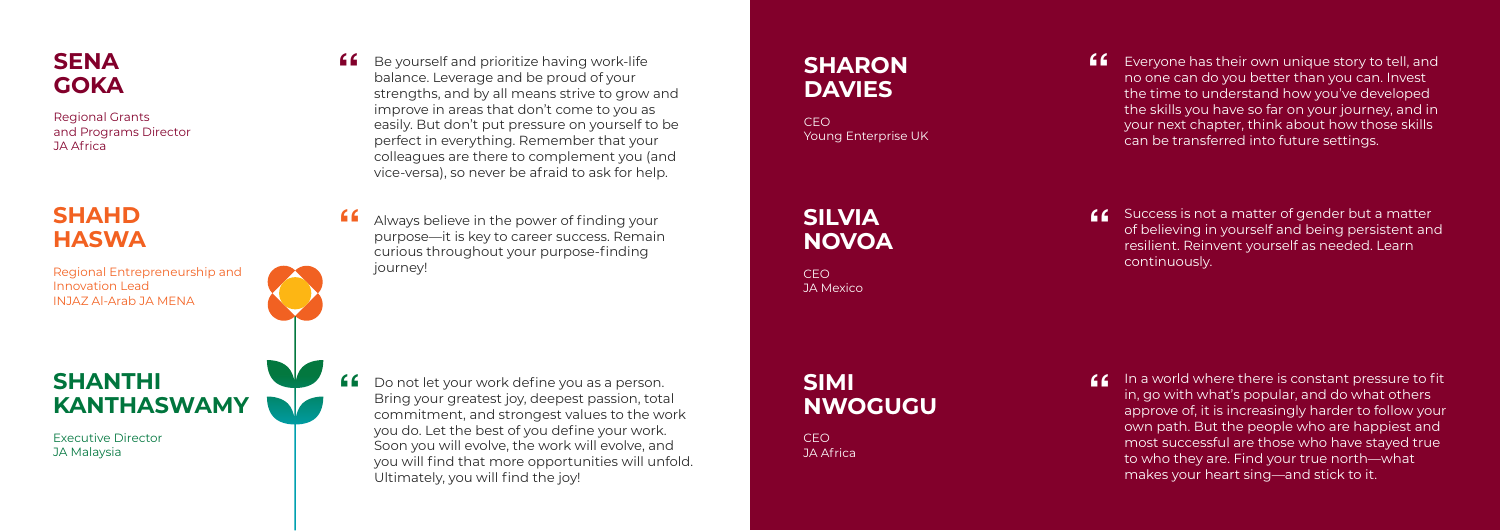#### **SOPHIE NORMAN**

Head of Marketing JA Europe

#### **STACIE FIETH**

Director, Global Education Services JA Worldwide

**SUNAH LEE**

Senior Manager JA Korea



Don't be sorry for asking questions. Don't be sorry for speaking up. Don't be sorry for speaking your mind. Your voice is meaningful and the world needs to hear you!

If you turn all the obstacles around in the world,<br>they become stepping stones. they become stepping stones.

Everyone is a teacher regardless of her chosen career. Work, communicate, support, and teach those you connect with in a way that ensures everyone's success. Find a way every day to teach and learn from your team, friends, and colleagues that increases self-confidence and achieves success.

**"**

**"**

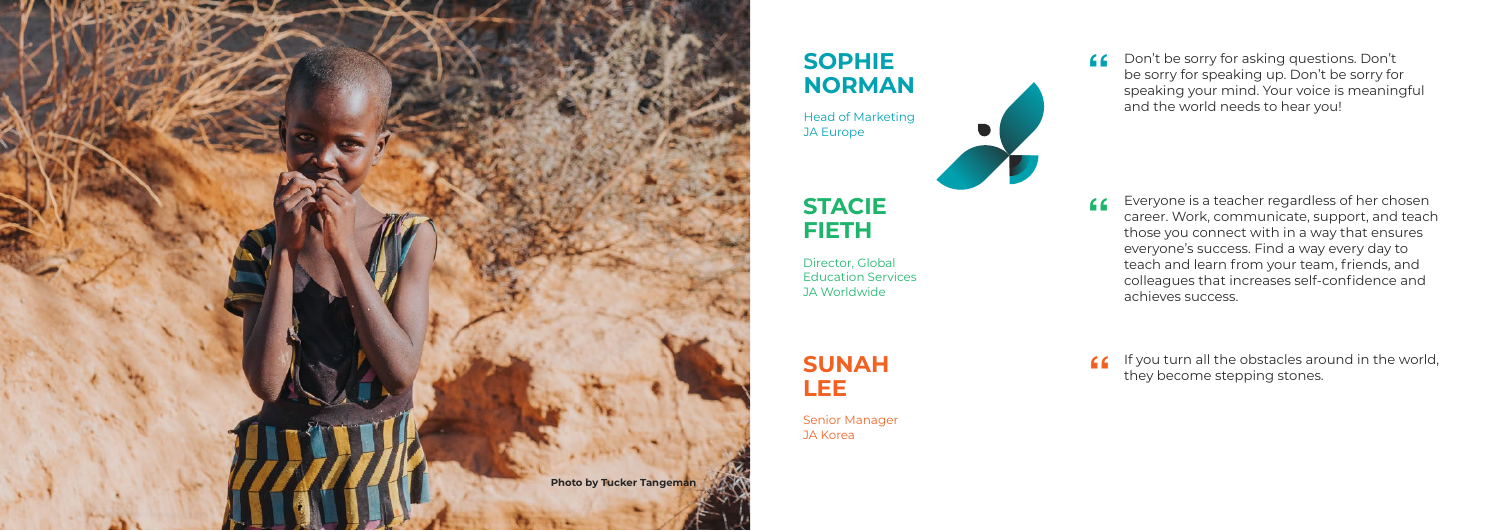#### **TARA TEMPLETON**

Director of Communications JA Miami (USA)



You can reach your dream without giving up your nature as a girl. What defines you is not your gender but your enthusiasm.

- There is no right or wrong career. There is only the one that's right for you. Whether you want to be an engineer, a writer, a welder, a teacher, a doctor, a CEO, or a carpenter, pursue it. And if circumstances lead you to choose a career that isn't a good fit, remember that you can go back and start again. **"**
- **f** Believe in yourself as a lifelong learner. Pick your fights. Take care of your best friends. fights. Take care of your best friends.

**16** Stay calm. Embrace changes and adversity with<br>confidence and a big smile. Your confidence<br>and adaptive mindset will get you through the confidence and a big smile. Your confidence and adaptive mindset will get you through the challenges of work and personal life with grace.

If won't be easy, it won't be obvious, there won't be always a helping hand, but that's the price to be paid for you to shine. And always remember, be always a helping hand, but that's the price to be paid for you to shine. And always remember, she who has a "why" can bear almost any "how."

#### **UTAMI HERAWATI**

Put your ideas on display. If you have an idea, don't just talk about it. Do the research, create a mock-up, put together the first one . . . and then show it off with confidence. Embrace challenge, learn from your mistakes, and don't let your own fears hinder you. **"**

Program Manager Prestasi Junior Indonesia

#### **WINNIE HO**

Regional Marketing Director JA Asia Pacific

**YASMINA LAASRI**

Managing Director INJAZ Morocco

**"**

### **TERE STOUFFER**

Chief Marketing Officer JA Worldwide

#### **TORILD MOHN**

Head of Learning Team JA Norway